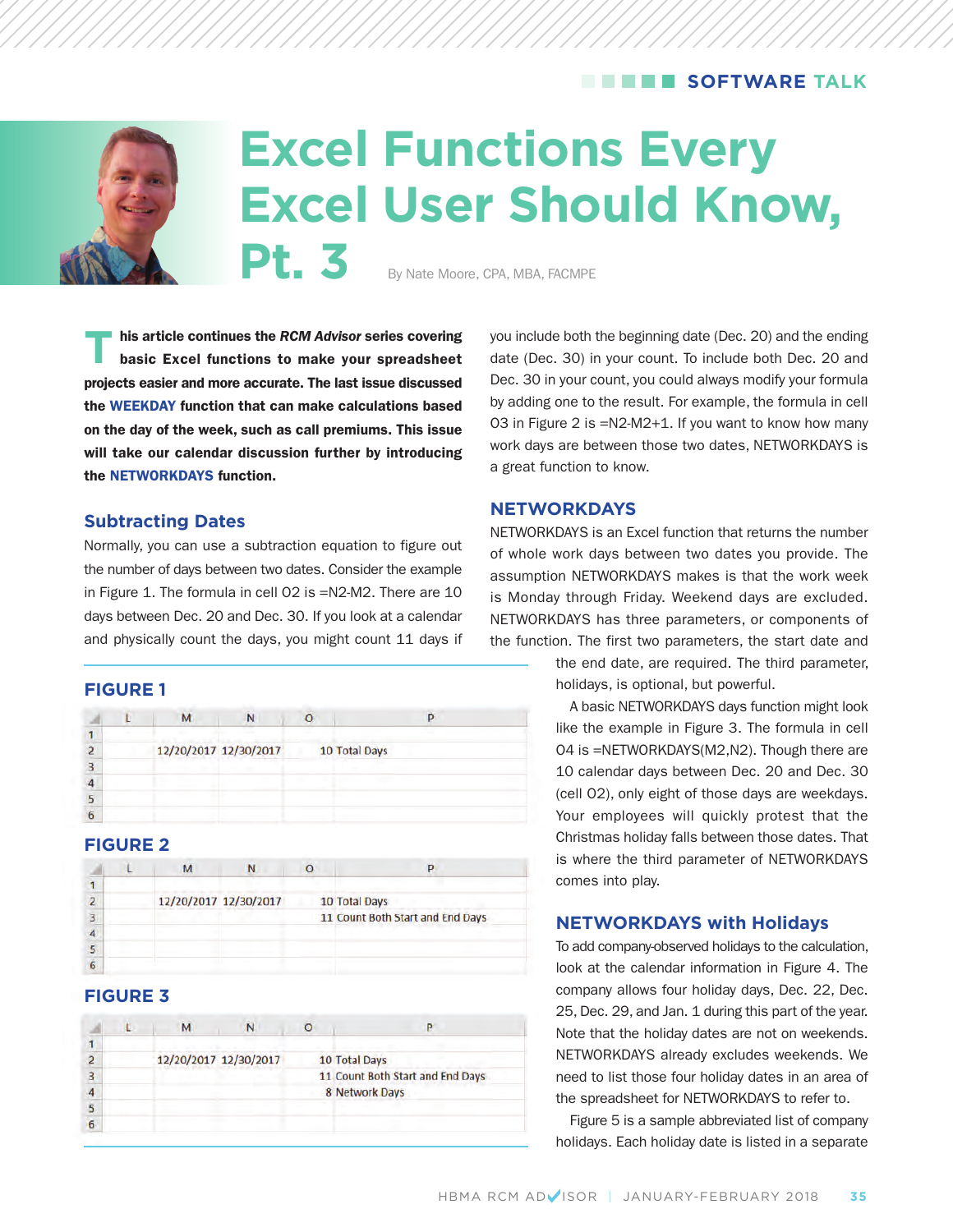#### **FIGURE 4 FIGURE 5**

| A          | B                    | C                           | D              |
|------------|----------------------|-----------------------------|----------------|
|            |                      |                             |                |
| 12/10/2017 | Sunday               |                             |                |
| 12/11/2017 | Monday               |                             |                |
| 12/12/2017 | Tuesday              |                             |                |
|            | 12/13/2017 Wednesday |                             |                |
| 12/14/2017 | <b>Thursday</b>      |                             |                |
| 12/15/2017 | Friday               |                             |                |
| 12/16/2017 | <b>Saturday</b>      |                             |                |
| 12/17/2017 | Sunday               |                             |                |
| 12/18/2017 | Monday               |                             |                |
| 12/19/2017 | <b>Tuesday</b>       |                             |                |
|            | 12/20/2017 Wednesday |                             |                |
| 12/21/2017 | <b>Thursday</b>      |                             |                |
| 12/22/2017 | Friday               |                             | <b>Holiday</b> |
| 12/23/2017 | Saturday             |                             |                |
| 12/24/2017 |                      | <b>Sunday Christmas Eve</b> |                |
| 12/25/2017 |                      | Monday Christmas Day        | <b>Holiday</b> |
| 12/26/2017 | Tuesday              |                             |                |
|            | 12/27/2017 Wednesday |                             |                |
| 12/28/2017 | <b>Thursday</b>      |                             |                |
| 12/29/2017 | Friday               |                             | <b>Holiday</b> |
| 12/30/2017 | Saturday             |                             |                |
| 12/31/2017 |                      | <b>Sunday New Years Eve</b> |                |
| 1/1/2018   |                      | <b>Monday New Years Day</b> | <b>Holiday</b> |
| 1/2/2018   | <b>Tuesday</b>       |                             |                |
|            | 1/3/2018 Wednesday   |                             |                |

|                          | <b>Holidays</b> |  |
|--------------------------|-----------------|--|
| $\overline{\phantom{a}}$ | 12/22/2017      |  |
| B                        | 12/25/2017      |  |
|                          | 12/31/2017      |  |
| 5                        | 1/1/2018        |  |
|                          |                 |  |
|                          |                 |  |

## **FIGURE 6**

|   | м | N                     |                                  |
|---|---|-----------------------|----------------------------------|
|   |   |                       |                                  |
|   |   | 12/20/2017 12/30/2017 | 10 Total Days                    |
|   |   |                       | 11 Count Both Start and End Days |
| Δ |   |                       | 8 Network Days                   |
|   |   |                       | 6 Network Days with Holidays     |
|   |   |                       |                                  |

cell. Figure 6 is our finished analysis. The formula in cell O5 is =NETWORKDAYS(M2,N2,\$I\$2:\$I\$5). Cell M2 is the start date, N2 is the end date, and cells I2 through I5 are the holidays the company wants to exclude from the calculation. Now that the formula is written and everything is working, staff can easily change cells M2 and N2 to calculate the number of company work days between any two dates.

Notice the dollar signs around cells I2 and I5 compared to the cell references M2 and N2 that do not contain dollar signs. The dollar signs convert the cell references to what Excel calls an absolute reference. Absolute references to

## **NEW HBMA MEMBERS** 8 8 8 8

**n** Jennifer Searfoss UnitedHealthcare

<sup>n</sup> Madhavan Balakrishnan Success Billing LLC

■ Azadeh Farahmand VariantMD

■ Tiffany Sablan Commonwealth Healthcare Corporation

■ Steve Christian FirstStates Financial Services Corp

■ Craig Coxen Capital Medical Consultants LLC ■ Piyush Kedia EMP Claim Solutions Inc.

■ Marju Latouch Texas Woman's University

■ Rupa Mehta-Joshi Meditrust Consulting

**n** Eric Woodring Globonics

**D** Joseph Gavin Miller Johnson

**n** Mohammed Mirza Rutgers University

■ Ashley Axon Savannah Technical College

■ Sharon Gall Medical Billing Solutions

David Tran Mako Medical Laboratories

■ Stacy State Advantum Health

**Barbara Stewart** AccuPro Services, Ltd.